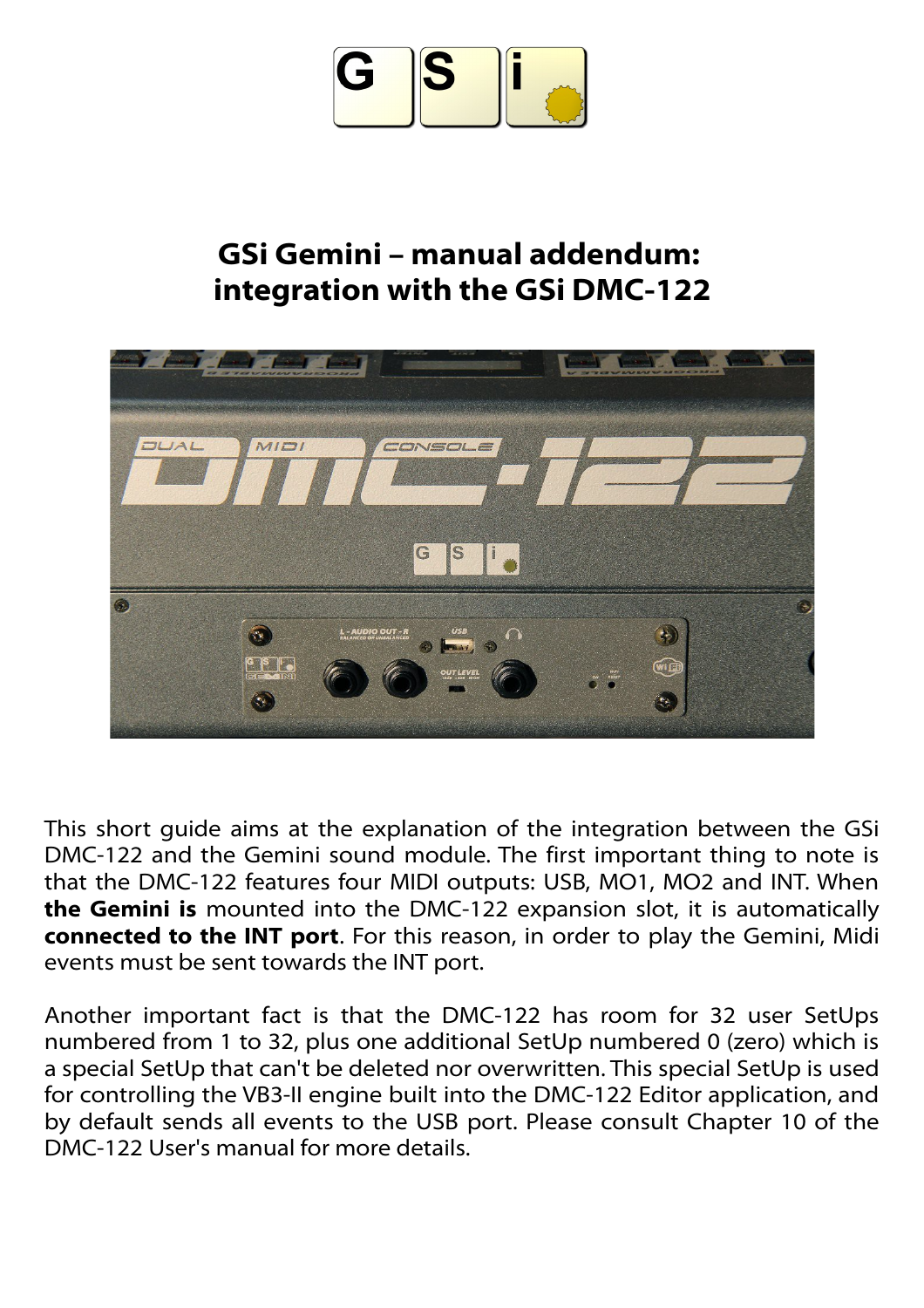When a DMC-122 is ordered along with a Gemini board, this is delivered preinstalled, and two additional SetUps are preloaded into the DMC-122:

- 1. **Gemini VB3-2**: this SetUp is essentially a copy of the "special" SetUp n.0 with the only difference that it uses the Midi Port INT in order to send events to the Gemini instead of the USB port. This SetUp uses only DSP 1.
- 2. **Gemini CTRL**: this SetUp is an example for a generic control of the Gemini board. By default, the upper manual is set on channel 1 and lower manual is set on channel 4; the upper starts with VB3-II organ and the lower starts with a Tine Piano; use the buttons 1 to 7 for switching between 7 different presets on the upper manual; use the buttons 11 - 17 for switching between 7 different presets on the lower manual. The sustain pedal is only assigned to the lower manual (which is generally assigned to piano sounds). Both keyboards use velocity and send aftertouch. Connect an half-moon for switching the rotary fx speeds when playing the VB3-II organ. The function keys F1 and F2 are used to change the octave of the lower manual.

If you wish to create more SetUps that use the sounds from the Gemini, it is a good idea to start from one of the two examples above and modify the controls according to your own needs. So connect the DMC-122 to your computer with a USB cable, start the Editor and explore all settings.

Please remember that:

- 1. all settings related to the two keyboards (Midi Channels, velocity settings, etc.) are found among the Global Settings (Chapter 7);
- 2. asking the Gemini to load specific sounds (presets) when a SetUp is loaded is done using the Startup Messages that can automatically send Midi Program change events (Chapter 8);
- 3. the other 3 Midi ports of the DMC-122 can be used for controlling other Midi devices such as sound modules from other manufacturers or computer softwares;
- 4. the Gemini is treated as a normal Midi sound module connected to the INT port.

*Last but not least, remember that reading the user's manuals always helps us understanding the devices we use and allows us to get the better results out of them.* 

The two example SetUps and the user's manuals of both the DMC-122 and the Gemini can be obtained from: [www.GenuineSoundware.com](http://www.GenuineSoundware.com/)  $\rightarrow$  Downloads.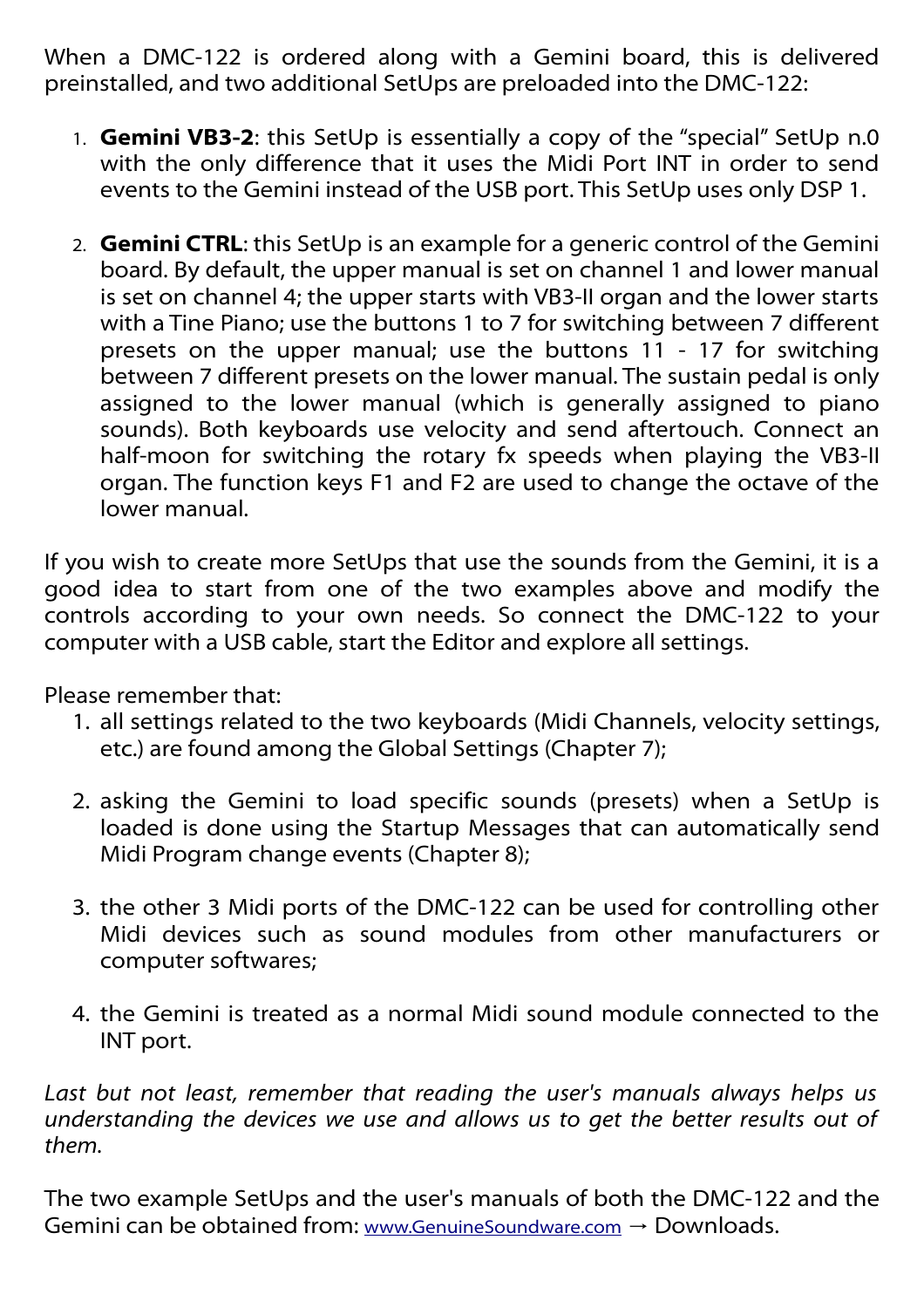Default MIDI map for the SetUp "**Gemini VB3-2**":



Default MIDI map for the SetUp "**Gemini CTRL**":



Buttons 1 to 7 send the following MIDI PC numbers: 0, 11, 20, 34, 60, 6, 5 Buttons 11 to 17 send the following MIDI PC numbers: 2, 3, 4, 7, 9, 27, 26

Please note: this SetUp is programmed to use Midi Ch. 1 for the upper manual and Ch. 4 for the lower manual. These will match with the Gemini factory settings as long as they are not changed by the user.